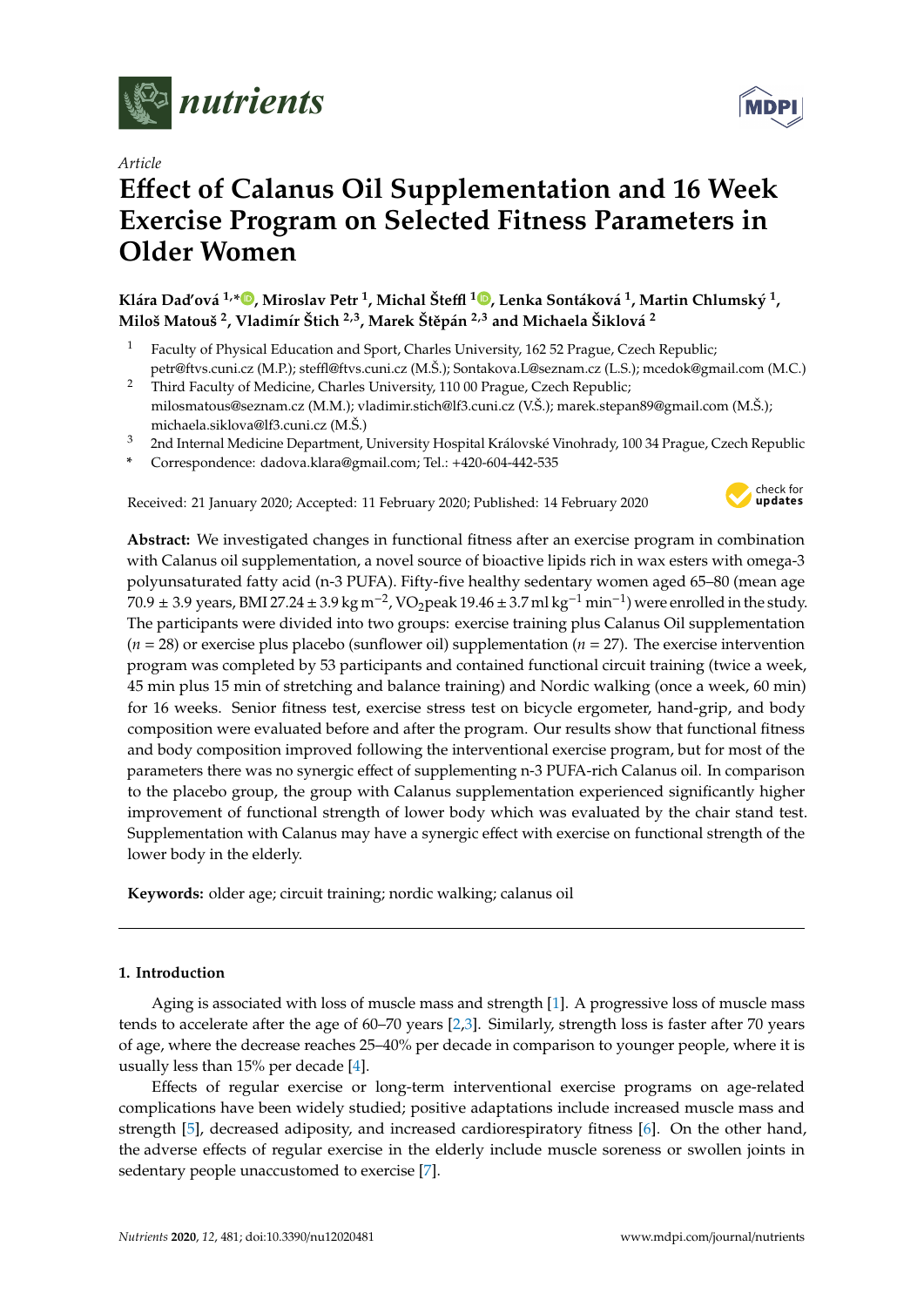However, nutrition is another crucial factor which affects muscle mass and function, and it seems to be critical for reaching a desirable anabolic response following resistance exercise in elders [\[8](#page-8-7)[,9\]](#page-8-8).

Besides the essential role of proteins in muscle protein synthesis or prevention of the loss of muscle mass [\[10\]](#page-8-9), some studies suggest beneficial effects of several dietary compounds such as omega-3 fatty acids (n-3 PUFA) [\[11](#page-8-10)[,12\]](#page-8-11).

In a study by Smith et al. [\[11\]](#page-8-10), the authors evaluated the efficacy of fish oil-derived n-3 PUFA only (without any exercise) on age-associated loss of muscle mass and function after six months supplementation in sixty healthy 60–85-year-old men and women. They demonstrated increased skeletal muscle mass, hand-grip strength, and 1-RM muscle strength in the n-3 PUFA supplemented group. Another group of authors showed that administration of 3.9 g/day for 16 weeks in older men and women reduced mitochondrial oxidant emissions, increased post-absorptive muscle protein synthesis, and enhanced anabolic responses to exercise [\[12\]](#page-8-11).

Calanus Oil is a novel type of bioactive n-3 PUFA lipid, containing substantial levels of wax esters (up to 80%–90% of total lipids). It has been shown that Calanus is a highly bio-available source of eicosapentaenoic acid (EPA) and docosahexaenoic acid (DHA), fatty acids for human consumption [\[13\]](#page-8-12) with a beneficial effect on inflammation and obesity related metabolic disturbances as shown in mice [\[14,](#page-8-13)[15\]](#page-8-14).

Furthermore, the combination of n-3 PUFA supplementation and exercise showed greater efficacy over exercise alone in several studies with aging individuals [\[16,](#page-8-15)[17\]](#page-8-16). In the study of Da Boit et al., authors found that maximal isometric torque after exercise and muscle quality were mainly increased in the n-3 PUFA group compared with the placebo group in women, but not in men [\[16\]](#page-8-15). The exercise and omega-3 effect on muscle but also on other organs might be driven through the mechanism of reduced inflammation and improvements in the immune system [\[17,](#page-8-16)[18\]](#page-8-17).

Based on the surveyed literature, dietary n-3 PUFA in combination with exercise seems to be a promising strategy to sustain muscle mass and combat sarcopenia in the elderly [\[17–](#page-8-16)[19\]](#page-8-18). Thus, our study aims to evaluate the effects of 16 weeks of exercise training and n-3 PUFA containing Calanus oil supplementation on muscle function and health related parameters in a group of older women in a randomized controlled trial.

#### **2. Materials and Methods**

#### *2.1. Participants*

Fifty-five healthy non-obese female participants aged 65–80 (70.9  $\pm$  3.9 years, VO<sub>2</sub> peak 19.46  $\pm$ 3.7 ml kg−<sup>1</sup> min−<sup>1</sup> ) were enrolled in this study. Participants were recruited in the region of Prague (Czech Republic), at different educational events for older adults. Exclusion criteria involved: regular exercise more than once a week before the study, medical history of cancer, diabetes, liver or kidney disorders, long term medication with antirheumatic agents, steroids, and/or n-3 PUFA supplementation. Participants were randomly divided into one of the following groups: Calanus supplementation plus exercise training (Calanus, *N* = 28) and placebo supplementation plus exercise training (placebo, *N* = 27). The study was conducted as double-blinded trial. Two participants withdrew from the study during the intervention, because of newly diagnosed health problems that were not caused by the exercise intervention itself. Thus 27 participants in the Calanus group and 26 participants in the placebo group were finally analyzed. The groups did not differ in standard parameters such as body mass index (BMI), age, or cardiorespiratory fitness (measured as peak oxygen consumption). In the study, participants consumed daily either five capsules of Calanus oil (Calanus) or sunflower oil (placebo). The dose of n-3 PUFA in the Calanus group was approximately 125 mg eicosapentaenoic acid (EPA) and 105 mg of docosahexaenoic acid (DHA) per day. Participants kept three-day dietary records before and after the study to monitor their diet. Furthermore, the questionnaires for monitoring n-3 PUFA consumption were filled before and after the intervention. The n-3 PUFA consumption and dietary records of participants were not changed during the study. The Ethical Committee of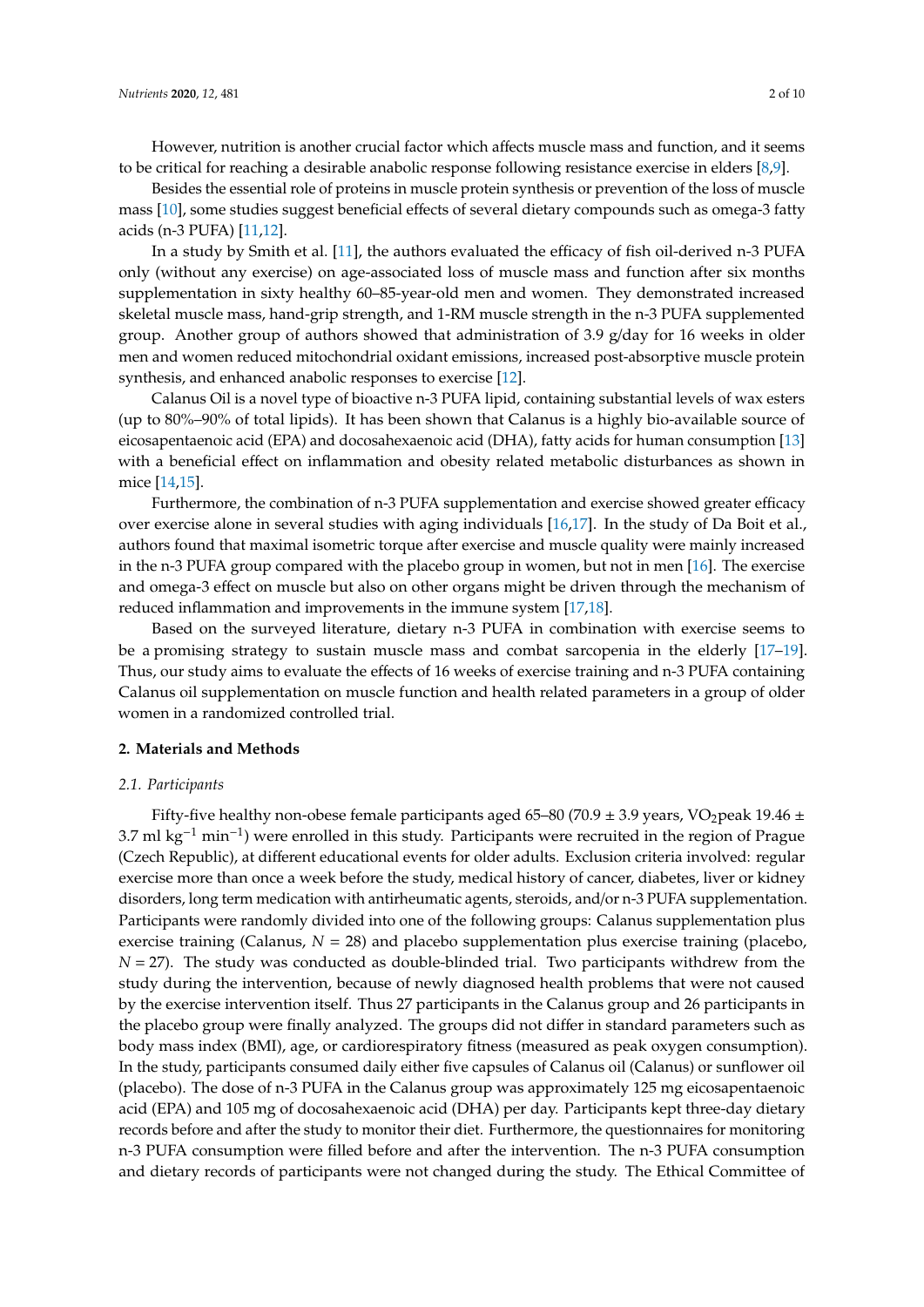the University Hospital Královské Vinohrady in Prague approved the study. All participants signed informed consent before the start of the study for voluntary participation in this study; all data were anonymized. Participants were financially rewarded for the study participation. The study was part of EXODYA (effect of exercise training and Omega-3 fatty acids on metabolic health and dysfunction of adipose tissue in elderly) research project (nr. AZV 16-29182A). Clinical Registration No: NCT03386461. The data were collected at baseline and after the exercise intervention program (pre-post test).

#### *2.2. Anthropometry and Body Composition*

Body height was measured using a SECA 213 portable stadiometer, body mass was measured using a SECA 876 digital flat floor scale, and body composition (fat and muscle mass) and related parameters (intracellular water, ICV; extracellular water, ECW; visceral fat, VFA) were measured via bioelectrical impedance (InBody 720, Biospace Co., Ltd., Seoul, Korea).

### *2.3. Assessment of Exercise Capacity*

Each subject performed an exercise stress test (EST) on a bicycle ergometer (Ergoselect 200, Ergoline) consisting of one grade of submaximal exercise at an intensity of 0.5 Watts per kilogram of body weight (W  $kg^{-1}$ ), lasting 4 min and a continuously increased exercise stress test ("ramping protocol"). The load increment was linear, beginning at a load of 20 W with an individually chosen slope of 15–30 W per minute in order to achieve the expected peak load within 4 to 8 min. Participants were required to maintain a revolution rate of between 70 and 90 per minute throughout the test while they were encouraged verbally to reach the point of exhaustion. An individual peak effort was identified, when the subject's respiratory exchange ratio (RER) value reached more than 1.06, and the subject was unable to maintain a constant pedaling rate despite the effort. None of the participants interrupted EST before the peak effort level as a result of cardiorespiratory difficulties or other medical complications. Before and throughout the test, values of HR, blood pressure (BP), and electrocardiography (ECG, Schiller) were recorded. Oxygen consumption (using a breath-by-breath gas exchange analyzer Power Cube-Ergo (Ganshorn Medizine Electronic GmbH, Niederlauer, Germany) was measured in the last minute of submaximal exercise and during the entire ramp protocol. Peak values of oxygen consumption and the highest power output attained were used to describe exercise capacity.

#### *2.4. Assessment of Functional Fitness*

The senior fitness test (SFT) is a test battery assessing major functional fitness components of adults aged 60+ [\[20\]](#page-8-19). Functional fitness is defined as the ability to perform everyday tasks (the activity of daily living, instrumental activities of daily living) with adequate energy, without undue fatigue and with sufficient reserve [\[21\]](#page-9-0). SFT is a standardized test with good content and criterion validity and high test-retest reliability [\[21\]](#page-9-0). Each participant completed four motor tests from the SFT battery in the following testing order: 30 s chair stand test, arm curl test, sit and reach test, and back scratch test. Tests were administered before and after the 16-week duration exercise intervention (i.e., pre-post test).

The 30 s chair stand test assesses functional lower body strength. The tested person performs as many full stands from a fully seated position on a chair (height of 43 cm) for 30 s, with arms folded across the chest. Only one test trial is allowed.

The arm curl test assesses functional upper body strength. The seated person performs a bicep curl in full range of motion from a fully extended dominant hand with a hand weight (women 2.27 kg) for 30 s. Only one test trial is allowed.

The sit and reach test measures the flexibility of lower back and hamstring muscles. From a seated position at the front of a chair (height of 43 cm), the tested person bends forward while reaching forward to a fully extended preferred leg with the heel on the floor and the foot flexed at a right angle. The other leg is bent slightly to the side, foot flat on the floor. The maximum reach must be held for 2 s. The distance in cm between the tip of the middle fingers and the shoe is measured. Scoring is as follows: a minus (−) score if the reach is short, a plus (+) score if the fingers reach behind the toes,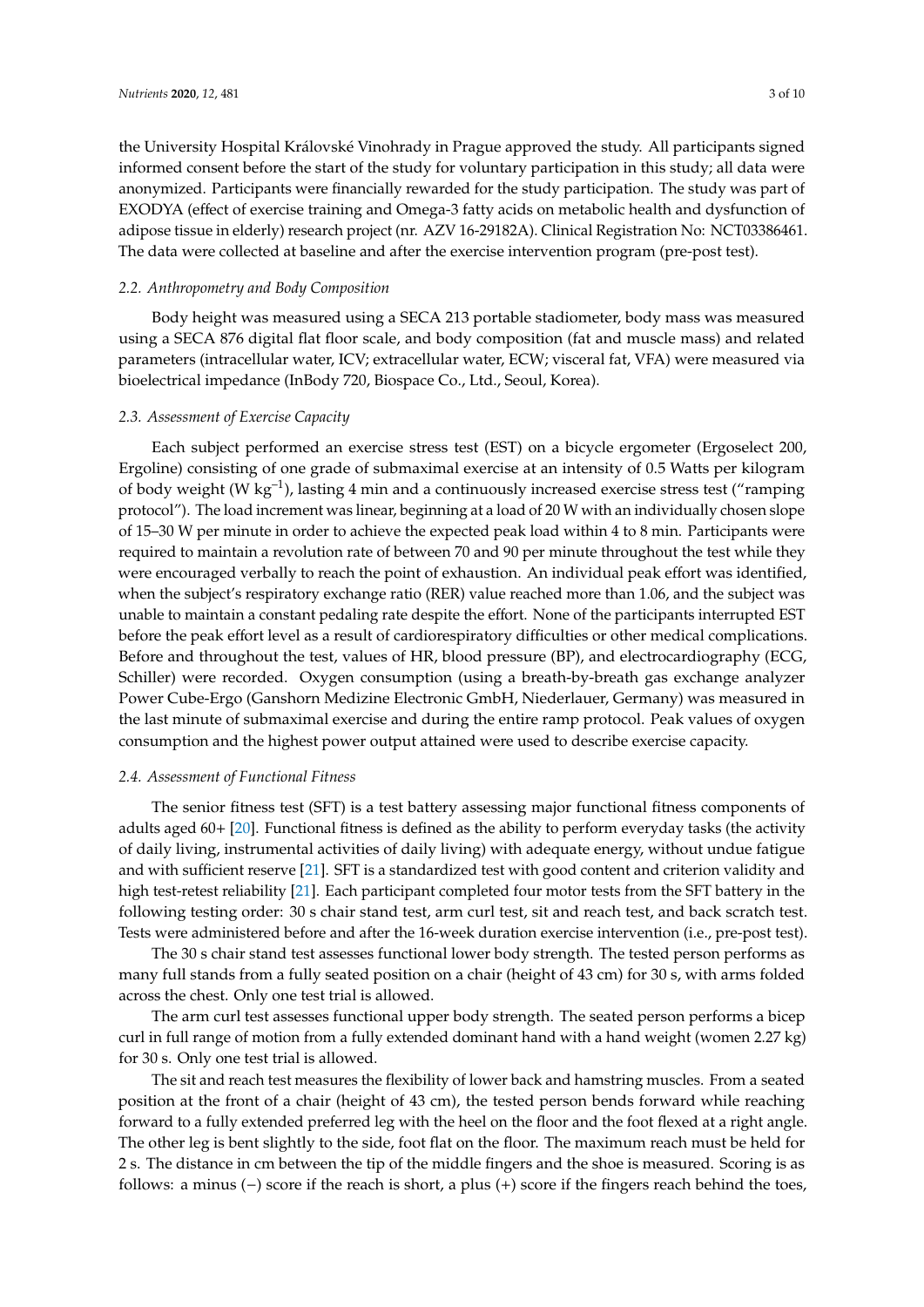a zero (0) if the middle fingers touch the toes. After two practice trials on the preferred leg, two test trials are administered, with the best value used.

The back scratch test measures the flexibility of the upper body and shoulders, with one hand reaching over the shoulder and one up the middle of the back with measurement of the number of cm between the extended middle fingers. The maximum reach must be held for 2 s. The distance in cm between the tip of the middle fingers is measured. Scoring: a minus score (−) if the reach is short, a plus (+) score if the middle fingers overlap, a zero score (0) when the middle fingers barely touch. After two practice trials on a preferred arm, two test trials are administered. The best value from the two test trials is used.

#### *2.5. Assessment of Strength of Hand Muscles*

The strength of hand muscles (hand-grip) was measured by digital dynamometer TKK 5401 (Takei, Japan) according to standard methodology. The best value from the three trials was used.

### *2.6. Exercise Intervention*

The duration of intervention was 16 weeks between February and May in 2017 and 2018. The exercise program involved a combination of aerobic and resistance training and included three group exercise lessons led by a certified instructor each week. For the first two weeks, lessons focused mainly on proper posture, coordination, breathing, stability, flexibility, and acquiring exercise skills and habits. This acclimatization period was applied in order to learn the correct techniques of exercise. After this period, lessons started to include strength training (circuit training) in a gym twice a week and aerobic training (i.e., Nordic walking) once a week. Furthermore, participants were encouraged to increase their habitual physical activity.

#### 2.6.1. Strength Training Lessons

The duration of each exercise lesson in the gym was approximately 60 min, including 15 min warm up followed by 45 min circuit training (2–3 rounds of 8–10 exercises with a duration of 45–60 s each, and rest between them of 20 s). Exercises were based on functional strength training adapted for the elderly, using their own weight and equipment like dumbbells, Therabands, Bosu balls, stability balls, total resistance exercise (TRXs), steppers, etc. Participants were encouraged to exercise at a moderate intensity of RPE 13–14 according to the original 15-grade Borg rating of perceived exertion scale [\[22\]](#page-9-1). The whole exercise lesson was completed with calming and stretching exercises (about 15 min).

#### 2.6.2. Aerobic Training Lessons

Aerobic training lessons were based on Nordic walking trips in a close neighborhood surrounding the training facility. Each Nordic walking lesson included a warming up period for 10 min at a slower pace, a little stretching, the main part consisted of walking at a faster pace for about 40 min, and the 10 min cooling down period was walking at a slower pace. During the main period of aerobic training, participants were encouraged to walk at moderate to high intensity (i.e., 60%–85% VO2peak), individually calculated from the initial stress test. HR was checked both by a telemetric device (Sporttester InSPORTline Diverz, Seven Sport, Czech Republic) and by the palpation method. For most of the time, the walking speed was at the lower level of the above-mentioned range. During all the walking trips, there were several short sections of higher intensity (i.e., interval training).

#### 2.6.3. Exercise Adherence

The mean adherence expressed for exercise attendance (% of attended lessons from all 46 lessons planned) for the whole group was 96.3% (range 74%–100%).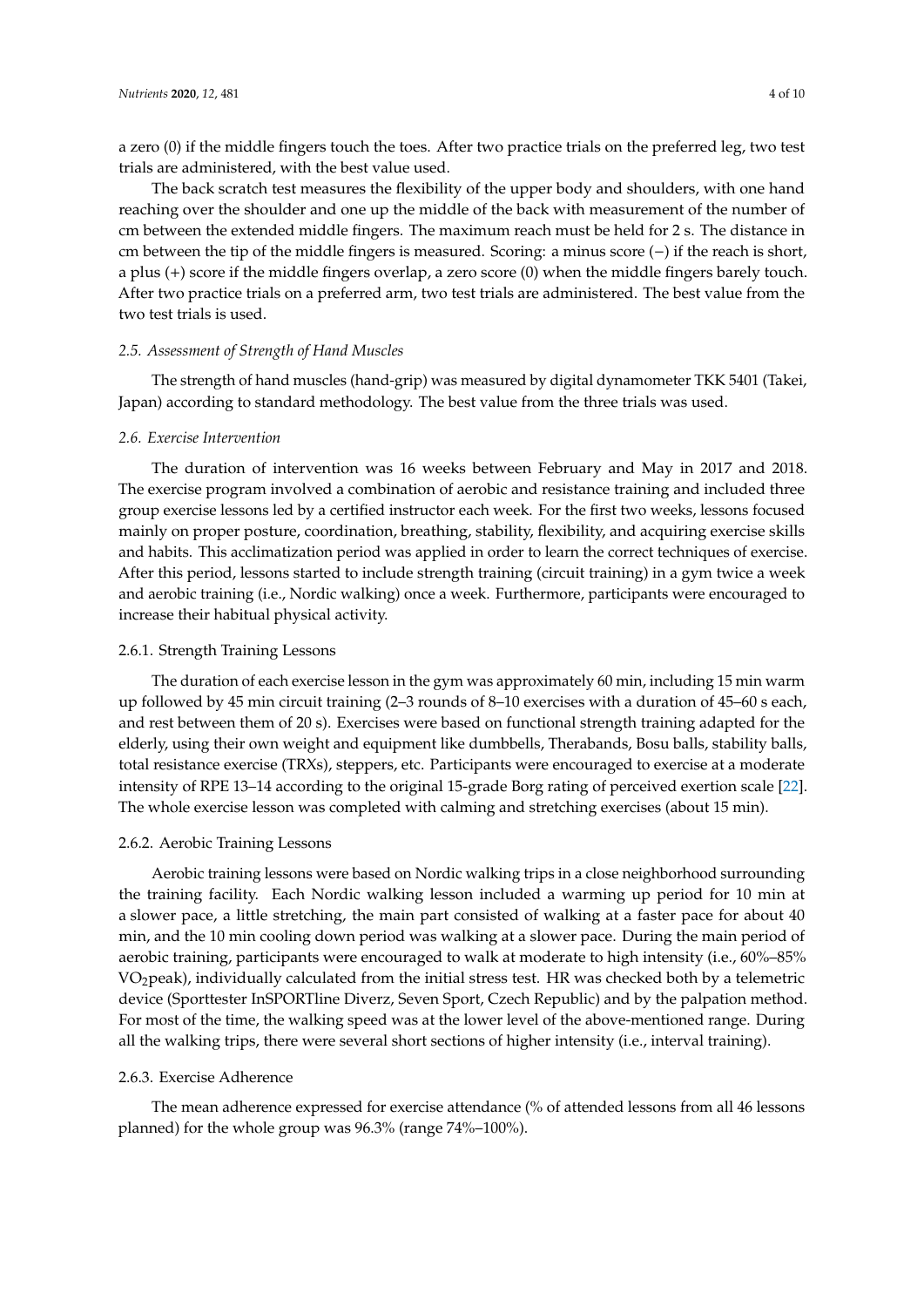Data are presented as median and interquartile range (IQR). As most of the data did not meet the standard criteria of normality, non-parametric tests were used for the evaluation (Mann–Whitney U test, Wilcoxon signed rank test, Spearman rank correlation). Results were considered statistically significant if  $p < 0.05$ . For the effect size, we calculated a correlation coefficient r using the Z value from the Mann-Whitney U test as  $r = \mathbb{Z}/\sqrt{\mathsf{N}}$ , where N is the total number of the participants. Standard interpretation for r is the same according to Cohen's classification of effect sizes where  $0.1$  = small effect,  $0.3$  = moderate effect and  $\geq 0.5$  = large effect. All the statistics were carried out in IBM SPSS Statistics 24.

#### **3. Results**

Table [1](#page-4-0) shows the general characteristics of participants in both groups showing that there were no significant differences between the Calanus group and the placebo group before the exercise intervention program.

<span id="page-4-0"></span>

|                   | Calanus    | Placebo    |                 |
|-------------------|------------|------------|-----------------|
|                   | $n=27$     | $n=26$     | <i>p</i> -Value |
| Age (years)       | 71.0 (4.0) | 71.0(5.3)  | 0.879           |
| Height (cm)       | 161.0(9.0) | 161.0(9.5) | 0.943           |
| Weight (kg)       | 69.9(9.3)  | 68.5(19.3) | 0.575           |
| BMI $(kg.m^{-2})$ | 26.8(4.9)  | 26.5(5.9)  | 0.735           |

**Table 1.** Descriptive statistics (baseline values).

Note: data are presented as median (IQR); Mann-Whitney U test was used to test for differences; BMI—body mass index.

The intervention-induced changes of functional physical performance within and between both groups are presented in Table [2.](#page-5-0) Functional strength of lower body (chair stand), as well as of upper body (Arm Curl) improved in both groups significantly  $(p < 0.05)$  after the program. Lower back and hamstring flexibility (sit and reach) did not change after the program in either group. Upper body and shoulder flexibility (back scratch) was significantly improved in the placebo group only. The strength of hands (hand grip) improved significantly  $(p < 0.05)$  in the placebo group only. As for exercise capacity (peak oxygen consumption and peak workload), both groups improved significantly  $(p < 0.05)$ . When comparing pre-post changes between the Calanus and placebo groups (i.e., the effect of supplementation), the only statistically significant difference was in the chair stand (*p*  $= 0.02$ ).

There was a significant decrease in body weight and, consequently in BMI in the placebo group after the intervention program (Table [3\)](#page-5-1), while in the Calanus group, there was a statistically significant decrease ( $p = 0.02$ ) in visceral fat area (VFA). The placebo group also showed a decrease in this variable but without statistical significance. The exercise-induced changes in body composition did not differ between groups.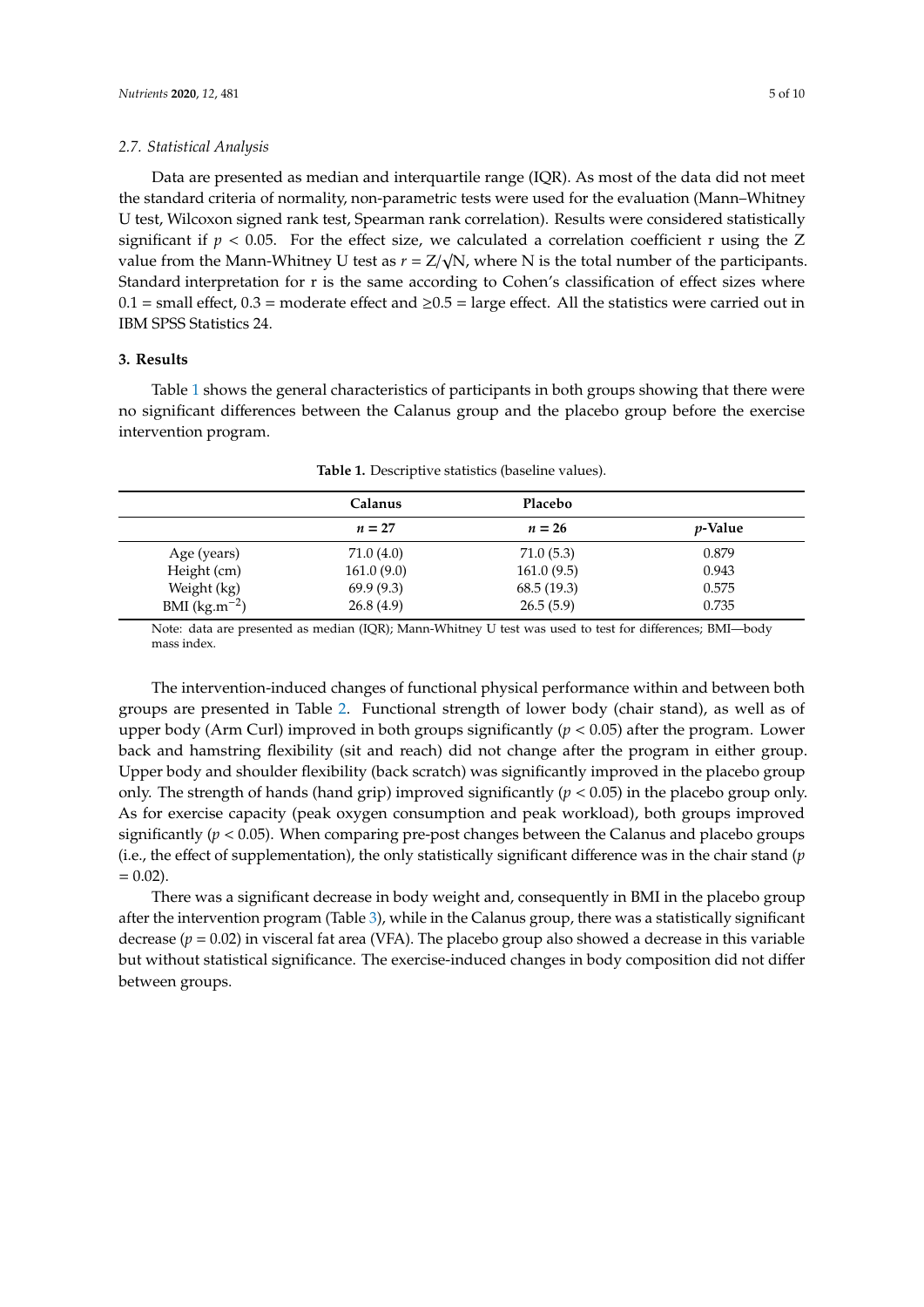|                                                                | Values <sup>a</sup> |               |            |               | Absolute Changes b |              |               |
|----------------------------------------------------------------|---------------------|---------------|------------|---------------|--------------------|--------------|---------------|
|                                                                |                     | Calanus       | Placebo    |               | Calanus            | Placebo      |               |
|                                                                | $(n = 27)$          |               | $(n = 26)$ |               | $(n = 27)$         | $(n = 26)$   | $r^{\dagger}$ |
| <b>Parameters</b>                                              | Pre                 | Post          | Pre        | Post          | Post-Pre           | Post-Pre     |               |
| Chair Stand (repetitions)                                      | 16.0(6.0)           | $20.0(5.0)*$  | 16.0(5.0)  | $18.5(5.0)$ * | 4.0(5.0)           | $3.0(3.0)$ * | 0.316         |
| Arm Curl (repetitions)                                         | 20.0(8.0)           | $26.0(6.0)*$  | 19.0(6.3)  | $21.5(6.3)$ * | 6.0(5.0)           | 3.0(6.3)     | 0.255         |
| Sit and Reach (cm)                                             | 12.0(14.0)          | 13.0(10.0)    | 11.5(11.0) | 12.0(8.9)     | 2.0(8.0)           | 1.0(6.1)     | 0.105         |
| Back Scratch (cm)                                              | $-2.0(11.0)$        | $-1.5(13.0)$  | 1.8(10.1)  | 4.3 $(9.3)$ * | 1.0(3.0)           | 1.5(3.4)     | 0.176         |
| Hand Grip (kg)                                                 | 26.2(4.7)           | 25.2(4.3)     | 26.4(5.5)  | $27.1(6.2)$ * | 1.0(2.0)           | 0.9(2.3)     | 0.054         |
| Peak power output (W.<br>$kg^{-1}$ )                           | 1.6(0.5)            | $1.7(0.4)$ *  | 1.6(0.5)   | $1.7(0.3)$ *  | 0.1(0.2)           | 0.2(0.2)     | $-0.218$      |
| VO <sub>2</sub> peak (ml.kg <sup>-1</sup> .min <sup>-1</sup> ) | 18.8(4.7)           | $21.2(7.7)$ * | 18.4(5.3)  | $22.6(5.2)$ * | 2.4(5.0)           | 3.4(5.0)     | $-0.072$      |

**Table 2.** Comparison of physical performance within groups and between groups.

Note: data are presented as median (IQR), \*  $p < 0.05$ , <sup>a</sup> Wilcoxon Signed Rank test, <sup>b</sup> Mann–Whitney U test;  $r =$  effect size; <sup>†</sup> minus prefers placebo; VO<sub>2</sub>peak—oxygen uptake during peak exercise.

## **Table 3.** Comparison of body composition within groups and between groups.

<span id="page-5-0"></span>

|                          | Values <sup>a</sup> |                |             |                 | Absolute Changes b |               |                    |
|--------------------------|---------------------|----------------|-------------|-----------------|--------------------|---------------|--------------------|
|                          |                     | Calanus        | Placebo     |                 | Calanus            | Placebo       |                    |
|                          | $(n = 27)$          |                | $(n = 26)$  |                 | $(n = 27)$         | $(n = 26)$    | $\boldsymbol{r}$ t |
| <b>Parameters</b>        | Pre                 | Post           | Pre         | Post            | Post-Pre           | Post-Pre      |                    |
| Weight (kg)              | 69.9(9.3)           | 68.7(8.1)      | 68.5(19.3)  | 67.4 $(18.7)$ * | $-0.1(1.9)$        | $-1.1(1.5)$   | $-0.208$           |
| ICW(1)                   | 19.9(2.5)           | 20.0(3.2)      | 20.1(4.1)   | 20.0(4.2)       | 0.0(1.1)           | 0.1(2.9)      | 0.038              |
| ECW(1)                   | 12.7(1.7)           | 12.8(1.9)      | 12.6(2.4)   | 13.0(2.5)       | 0.0(0.5)           | $-0.1(2.0)$   | 0.062              |
| Fat $(kg)$               | 26.5(10.8)          | 24.5(9.9)      | 23.3(8.7)   | 22.0(8.3)       | $-1.1(3.1)$        | $-0.7(9.6)$   | 0.007              |
| Fat $(\%)$               | 37.2(7.7)           | 35.2(7.8)      | 34.5(10.0)  | 33.9(8.4)       | $-0.8(3.3)$        | $-1.0(8.0)$   | 0.040              |
| $SMM$ (kg)               | 23.9(3.2)           | 24.1(4.1)      | 24.1(5.3)   | 24.1(5.5)       | 0.1(1.3)           | 0.1(3.4)      | 0.057              |
| $VFA$ (cm <sup>2</sup> ) | 114.8(46.0)         | $98.2(33.8)$ * | 101.0(43.0) | 92.3(45.5)      | $-13.6(29.3)$      | $-12.7(27.4)$ | 0.109              |
| BMI $(kg.m^{-2})$        | 26.8(4.9)           | 26.8(4.4)      | 26.5(5.9)   | $26.0(5.7)$ *   | 0.0(0.7)           | $-0.4(0.7)$   | $-0.197$           |

<span id="page-5-1"></span>Note: data are presented as median (IQR), \* *p* < 0.05, <sup>a</sup> Wilcoxon Signed Rank test, <sup>b</sup> Mann–Whitney U test; *r* = effect size; <sup>†</sup> minus prefers placebo; ICW—intracellular water; ECW—extracellular water; SMM—skeletal muscle mass; VFA - visceral fat area; BMI—body mass index.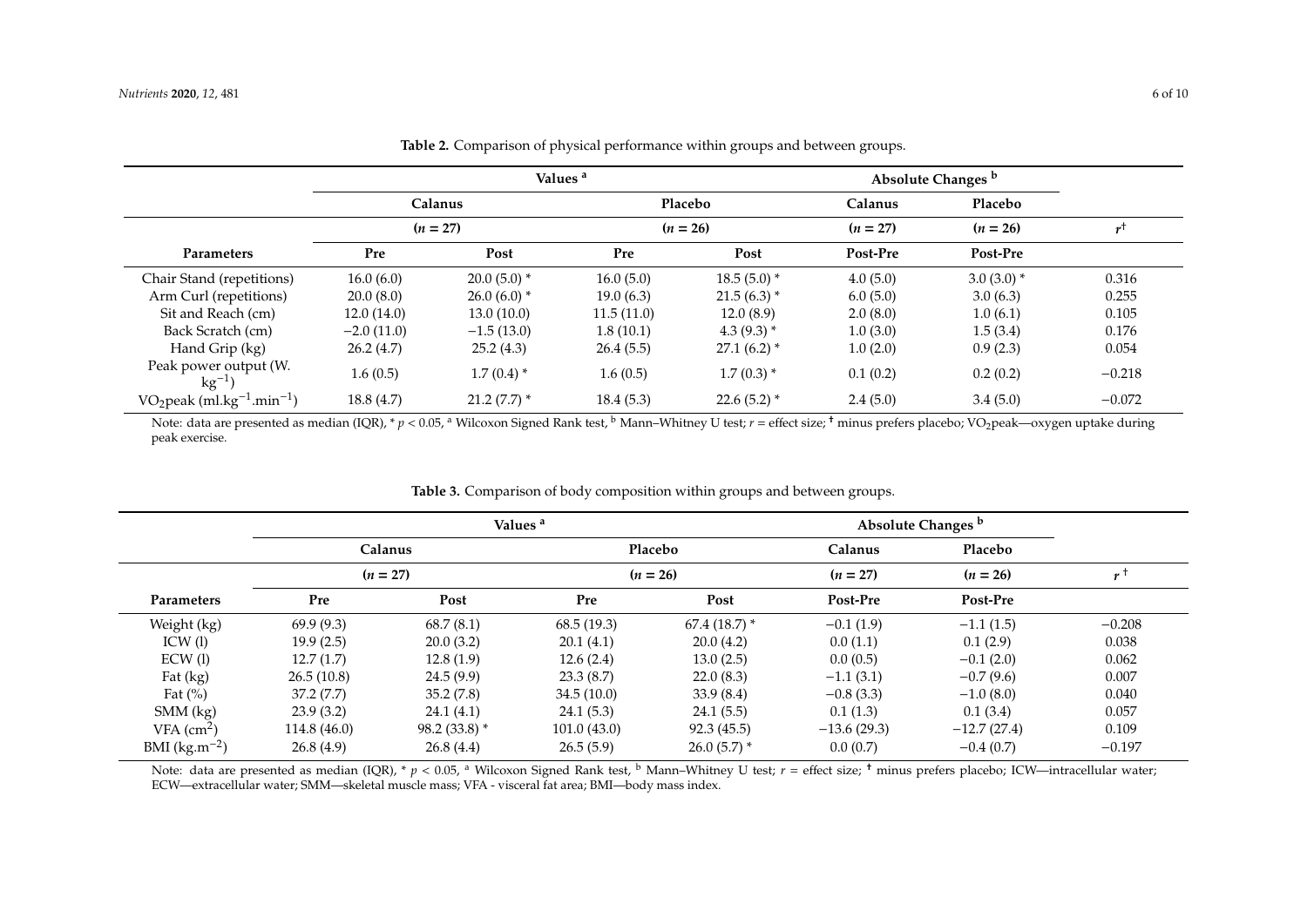Furthermore, we also focused on the relationships between the above-mentioned variables, especially pre-post changes. There was a statistically significant (*p* < 0.05) correlation between the following variables: Chair stand pre-post change and arm curl pre-post change were positively related  $(r = 0.56)$ . Percentile pre-post change in VO<sub>2</sub> peak was negatively related to the VO<sub>2</sub> peak at baseline (*r* = −0.5) and positively to skeletal muscle mass (SMM) at baseline (*r* = 0.38).

### **4. Discussion**

The biological process of aging cannot be stopped by any known means, but there is a body of substantial evidence that regular physical activity can promote life expectancy and prevent or postpone common modern lifestyle diseases and thus increase the quality of life. As previously mentioned, the effects of regular exercise or long-term interventional exercise programs on the onset of age-related complications have been widely studied and have shown increases in muscle strength and cardiorespiratory fitness [\[5,](#page-8-4)[6\]](#page-8-5). For targeting inflammation as a significant contributor to sarcopenia, which also may compromise the anabolic effect of exercise on skeletal muscle [\[23\]](#page-9-2), the supplementation of n-3 PUFA is proposed as an alternative and safe treatment to anti-inflammatory drugs [\[18\]](#page-8-17). Anti-inflammatory drugs seem to inhibit muscle growth [\[24\]](#page-9-3). On the other hand, the safety of n-3 PUFA supplementation in healthy individuals has been acknowledged by relevant authorities, such as EFSA (supplemental intakes of EPA and DHA combined at doses of up to 5g/day do not raise concerns for adults) [\[25\]](#page-9-4). Because a combination of exercise and n-3 PUFA supplementation has shown some beneficial effects on health and fitness [\[16](#page-8-15)[,18](#page-8-17)[,19\]](#page-8-18), we focused on a novel class of n-PUFA supplementation–Calanus Oil produced from the marine copepod *Calanus finmarchicus* [\[26\]](#page-9-5). Calanus oil contains a combination of fatty acids, fatty alcohols, and wax esters, and is possibly the best alternative to fish oil whose production cannot keep pace with demand from the growing market [\[27\]](#page-9-6). Although, higher doses of Calanus oil are likely to be needed to increase the omega-3 index (defined as the sum of EPA and DHA in erythrocyte membranes expressed as a percentage of total fatty acids) as a reflection of an adequate resource of n-3 PUFA, its bio-availability seems to be sufficient [\[13\]](#page-8-12).

The beneficial effects of n-3 PUFA on physical fitness or resistance training were shown in several studies. Da Boit et al. [\[16\]](#page-8-15) documented that long-chain n-3 PUFA (2.1g EPA/day + 0.6 g DHA/day) supplementation augmented increases in muscle function after lower-limb resistance exercise training with little concurrent effect on muscle mass. A 24-week healthy diet and exercise program published by Edholm et al. [\[19\]](#page-8-18) showed that a diet enriched by n-3 PUFA and balanced in n-6 PUFA content could optimize the effect of resistance training on dynamic and explosive strength evaluated by squat jump, sit-to-stand, and single-leg-stance tests.

Our analysis of functional fitness and body composition changes following an interventional exercise program showed a beneficial effect of exercise, however, the synergic effect of supplementing Calanus on most of the parameters was not observed. The variable which was improved by Calanus oil was the functional strength of lower body (30 s chair stand test). Similarly, Rodacki et al. [\[28\]](#page-9-7) showed that a strength training program for 90 days combined with fish oil supplementation increased muscle strength and functional capacity in older women. Supplemented groups demonstrated a more significant improvement in chair stand performance, which was the only functional muscle test included in their study to show a positive result from supplementation. It should be noted that the n-3 PUFA dosage in this study was higher (fish oil 2 g/day corresponding to 360 mg EPA and 240 mg DHA) when compared to our study. Indeed, the dose of 230 mg EPA and DHA per day in our study was at the lower level of the recommended effective dietary intake [\[29\]](#page-9-8). However, consumption of five capsules was chosen as the maximal dose for good adherence of the subject to the study. Despite the lower dose of EPA and DHA we observed some effect on functional lower body strength. Thus, it might be hypothesized that a longer duration or higher dose of the Calanus supplement could also achieve effects on other parameters, and this should be included in future studies.

Additionally, our study is somewhat more diverse in terms of physical activity compared to the studies mentioned above because it involved not only strength training (twice a week) but also aerobic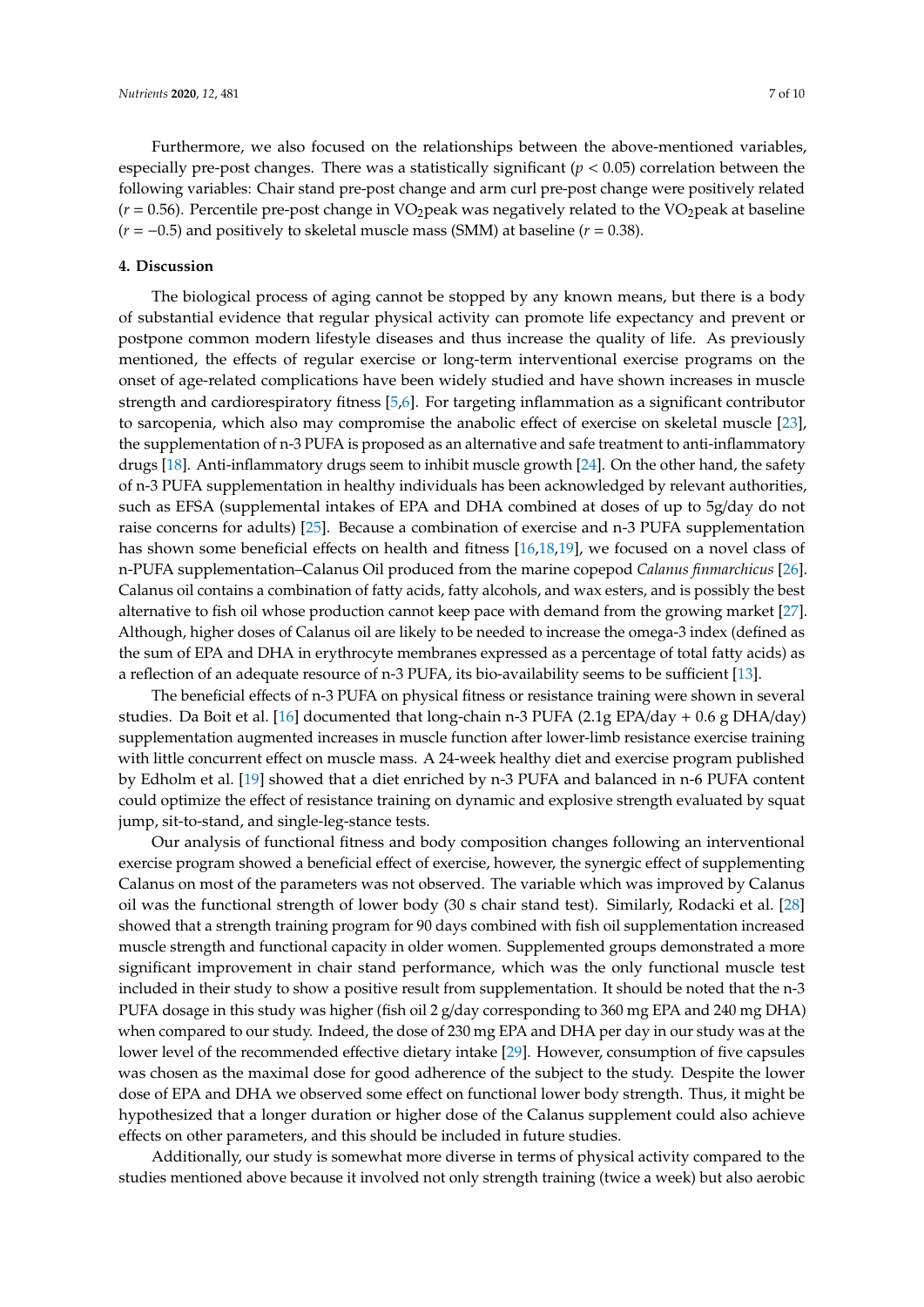exercise (Nordic walking once a week). We registered a significant decrease in body weight and BMI in the placebo group, however this did not occur in the Calanus group. Regardless, we can speculate that improved metabolic health occurred because there was a statistically significant decrease in visceral fat registered by bioelectrical impedance in the Calanus group. Meanwhile, the placebo group did not reach statistical significance in this variable. This finding is potentially crucial for clinical practice, although we are aware of the shortcomings of the bioelectrical impedance method that is not as accurate as for example dual-energy x-ray absorptiometry (DXA) and rather small effect size. In accordance with previous studies, the Calanus derived wax esters were shown to improve diet-induced obesity and metabolic parameters in mice [\[15\]](#page-8-14). Thus, Calanus oil supplementation together with physical exercise may be suggested as a preventive strategy in obesity treatment. Indeed, the objective of the EXODYA project, which our investigation is a part of, is to study metabolic health using sophisticated biochemical and metabolomic methods. In recently published article we have shown positive effects of this intervention on metabolic parameters [\[30\]](#page-9-9).

Concerning the relationships between pre-post differences of some variables, we obtained some interesting findings. Improvement of functional strength in the upper body was positively related to the improvement of functional strength in the lower body showing that the program was somewhat complex, involving all muscle groups. Percentage improvement of the VO<sub>2</sub>peak was negatively related to baseline values, pointing at an increased probability for better physical fitness improvement when the participant is less fit in the pre-study period. Our results also clearly show that a better chance to improve aerobic capacity (measured as  $VO_2$  peak) occurred in women who had higher SMM.

Improvement in functional capacity after the exercise program regardless of supplementation with Calanus Oil or not shows the importance of regular physical activity for fitness and possibly quality of life [\[31\]](#page-9-10). An additional or synergic influence of Calanus supplementation on exercise, even in a low dose, may have a positive impact on visceral fat and lower body strength which is most relevant for fall prevention and maintaining activities of daily living in older age. Demonstrably higher doses of Calanus may cause more convincing findings of previous studies. For this reason, preventive and treatment strategies to delay sarcopenia, including appropriate exercise and n-3 PUFA/Calanus supplementation, should be further explored.

**Author Contributions:** Conceptualization, M.Š. (Michaela Šiklová), V.Š. and K.D.; methodology, M.P. and M.Š. (Michal Šteffl); software, K.D.; validation, M.C. and M.Š. (Michal Šteffl); formal analysis, L.S. and M.Š. (Michal Šteffl); investigation, M.Š. (Marek Štěpán) and M.M.; resources, L.S. and M.C.; data curation, M.Š. (Michal Šteffl); writing—original draft preparation, K.D.; writing—review and editing, M.Š. (Michal Šteffl), K.D. and M.Š. (Michaela Šiklová); supervision, M.P. and V.Š.; project administration, M.Š. (Michaela Šiklová); funding acquisition, M.Š. (Michaela Šiklová), and K.D. All authors have read and agreed to the published version of the manuscript.

**Funding:** This work has been supported by a grant from the Ministry of Health of the Czech Republic *16-29182A,* Effect of EXercise training and Omega-3 fatty acids on metabolic health and DYsfunction of Adipose tissue in elderly, and by the program of the institutional support for the development of science at Charles University Progress, No. *Q41 Biological aspects of the investigation of human movement.* The funding agency played no role in either of the following: the study design, the data collection and analysis, the decision to publish, or the preparation of the manuscript.

**Acknowledgments:** We thank the company Calanus AS, Norway for providing both oil capsules (Calanus and placebo).

**Conflicts of Interest:** This manuscript has not been previously submitted or published and is not under consideration in any other peer-reviewed media. The authors declare that they have no known competing financial interest or personal relationships that could have appeared to influence the work reported in this paper. The funders had no role in the design of the study; in the collection, analyses, or interpretation of data; in the writing of the manuscript, or in the decision to publish the results.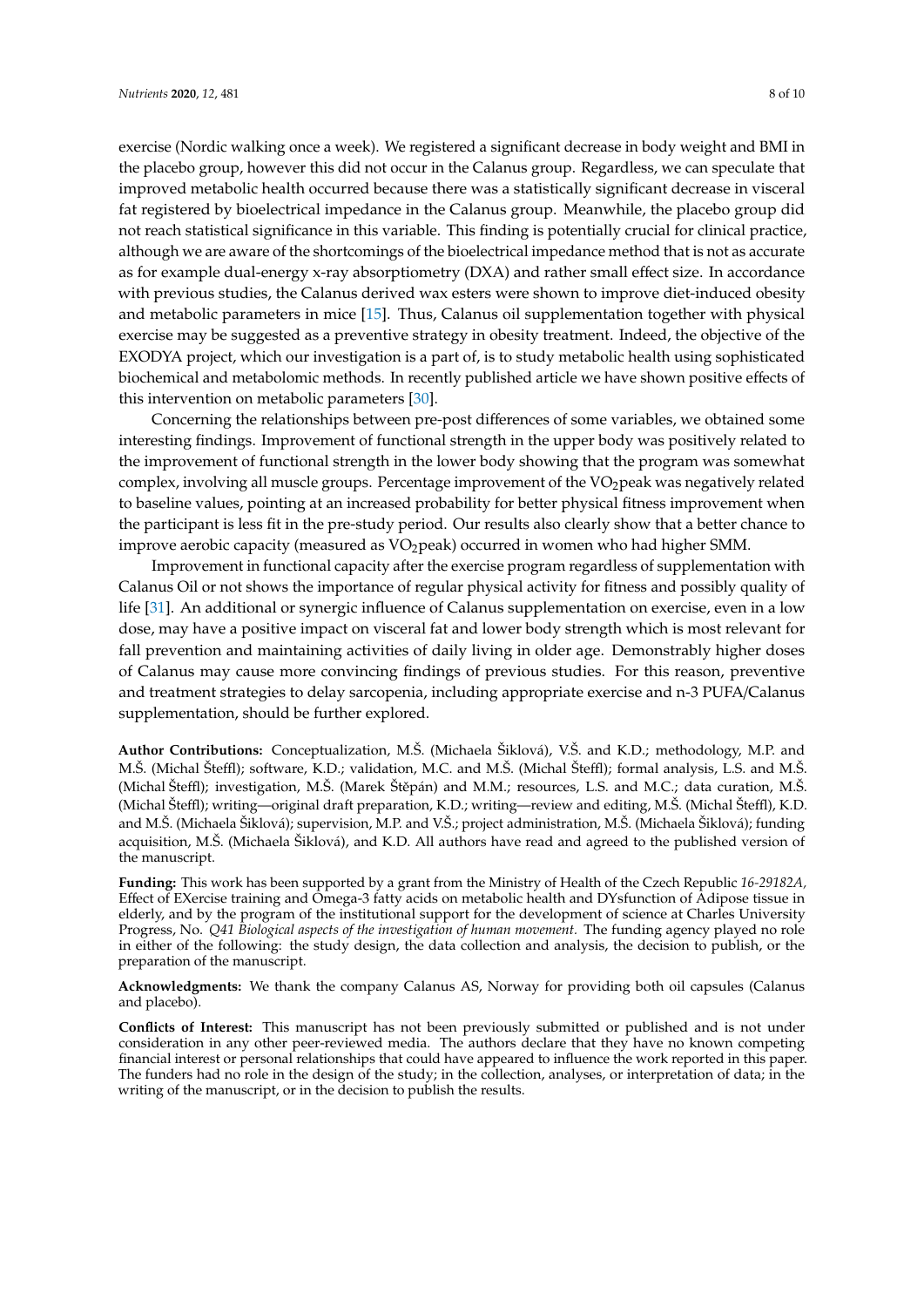# **References**

- <span id="page-8-0"></span>1. Wilkinson, D.J.; Piasecki, M.; Atherton, P.J. The age-related loss of skeletal muscle mass and function: Measurement and physiology of muscle fibre atrophy and muscle fibre loss in humans. *Ageing Res. Rev.* **2018**, *47*, 123–132. [\[CrossRef\]](http://dx.doi.org/10.1016/j.arr.2018.07.005)
- <span id="page-8-1"></span>2. Grimby, G.; Saltin, B. The aging muscle. *Clin. Physiol.* **1983**, *3*, 209–218. [\[CrossRef\]](http://dx.doi.org/10.1111/j.1475-097X.1983.tb00704.x)
- <span id="page-8-2"></span>3. Lexell, J. Human aging, muscle mass, and fiber type composition. *J. Gerontol. Ser. A Biol. Sci. Med Sci.* **1995**, *50*, 11–16.
- <span id="page-8-3"></span>4. Hughes, V.A.; Frontera, W.R.; Wood, M.; Evans, W.J.; Dallal, G.E.; Roubenoff, R.; Fiatarone Singh, M.A. Longitudinal muscle strength changes in older adults: Influence of muscle mass, physical activity, and health. *J. Gerontol. Ser. A Biol. Sci. Med Sci.* **2001**, *56*, B209–B217. [\[CrossRef\]](http://dx.doi.org/10.1093/gerona/56.5.B209)
- <span id="page-8-4"></span>5. Leenders, M.; Verdijk, L.B.; van der Hoeven, L.; van Kranenburg, J.; Nilwik, R.; van Loon, L.J. Elderly men and women benefit equally from prolonged resistance-type exercise training. *J. Gerontol. Ser. A Biol. Sci. Med Sci.* **2013**, *68*, 769–779. [\[CrossRef\]](http://dx.doi.org/10.1093/gerona/gls241)
- <span id="page-8-5"></span>6. Irving, B.A.; Lanza, I.R.; Henderson, G.C.; Rao, R.R.; Spiegelman, B.M.; Nair, K.S. Combined Training Enhances Skeletal Muscle Mitochondrial Oxidative Capacity Independent of Age. *J. Clin. Endocrinol. Metab.* **2015**, *100*, 1654–1663. [\[CrossRef\]](http://dx.doi.org/10.1210/jc.2014-3081)
- <span id="page-8-6"></span>7. Gillespie, L.D.; Robertson, M.C.; Gillespie, W.J.; Sherrington, C.; Gates, S.; Clemson, L.M.; Lamb, S.E. Interventions for preventing falls in older people living in the community. *Cochrane Database Syst. Rev.* **2012**, *9*, Cd007146. [\[CrossRef\]](http://dx.doi.org/10.1002/14651858.CD007146.pub3)
- <span id="page-8-7"></span>8. Paddon-Jones, D.; Sheffield-Moore, M.; Zhang, X.J.; Volpi, E.; Wolf, S.E.; Aarsland, A.; Wolfe, R.R. Amino acid ingestion improves muscle protein synthesis in the young and elderly. *Am. J. Physiol. Endocrinol. Metab.* **2004**, *286*, E321–E328. [\[CrossRef\]](http://dx.doi.org/10.1152/ajpendo.00368.2003)
- <span id="page-8-8"></span>9. Symons, T.B.; Schutzler, S.E.; Cocke, T.L.; Chinkes, D.L.; Wolfe, R.R.; Paddon-Jones, D. Aging does not impair the anabolic response to a protein-rich meal. *Am. J. Clin. Nutr.* **2007**, *86*, 451–456. [\[CrossRef\]](http://dx.doi.org/10.1093/ajcn/86.2.451)
- <span id="page-8-9"></span>10. Nilsson, A.; Rojas, D.M.; Kadi, F. Impact of Meeting Different Guidelines for Protein Intake on Muscle Mass and Physical Function in Physically Active Older Women. *Nutrients* **2018**, *10*, 1156. [\[CrossRef\]](http://dx.doi.org/10.3390/nu10091156)
- <span id="page-8-10"></span>11. Smith, G.I.; Julliand, S.; Reeds, D.N.; Sinacore, D.R.; Klein, S.; Mittendorfer, B. Fish oil-derived n-3 PUFA therapy increases muscle mass and function in healthy older adults. *Am. J. Clin. Nutr.* **2015**, *102*, 115–122. [\[CrossRef\]](http://dx.doi.org/10.3945/ajcn.114.105833)
- <span id="page-8-11"></span>12. Lalia, A.Z.; Dasari, S.; Robinson, M.M.; Abid, H.; Morse, D.M.; Klaus, K.A.; Lanza, I.R. Influence of omega-3 fatty acids on skeletal muscle protein metabolism and mitochondrial bioenergetics in older adults. *Aging* **2017**, *9*, 1096–1115. [\[CrossRef\]](http://dx.doi.org/10.18632/aging.101210)
- <span id="page-8-12"></span>13. Cook, C.M.; Larsen, T.S.; Derrig, L.D.; Kelly, K.M.; Tande, K.S. Wax Ester Rich Oil from the Marine Crustacean, Calanus finmarchicus, is a Bioavailable Source of EPA and DHA for Human Consumption. *Lipids* **2016**, *51*, 1137–1144. [\[CrossRef\]](http://dx.doi.org/10.1007/s11745-016-4189-y)
- <span id="page-8-13"></span>14. Höper, A.C.; Salma, W.; Khalid, A.M.; Hafstad, A.D.; Sollie, S.J.; Raa, J.; Larsen, T.S.; Aasum, E. Oil from the marine zooplankton Calanus finmarchicus improves the cardiometabolic phenotype of diet-induced obese mice. *Br. J. Nutr.* **2013**, *110*, 2186–2193. [\[CrossRef\]](http://dx.doi.org/10.1017/S0007114513001839)
- <span id="page-8-14"></span>15. Höper, A.C.; Salma, W.; Sollie, S.J.; Hafstad, A.D.; Lund, J.; Khalid, A.M.; Raa, J.; Aasum, E.; Larsen, T.S. Wax Esters from the Marine Copepod Calanus finmarchicus Reduce Diet-Induced Obesity and Obesity-Related Metabolic Disorders in Mice. *J. Nutr.* **2014**, *144*, 164–169. [\[CrossRef\]](http://dx.doi.org/10.3945/jn.113.182501)
- <span id="page-8-15"></span>16. Da Boit, M.; Sibson, R.; Sivasubramaniam, S.; Meakin, J.R.; Greig, C.A.; Aspden, R.M.; Gray, S.R. Sex differences in the effect of fish-oil supplementation on the adaptive response to resistance exercise training in older people: A randomized controlled trial. *Am. J. Clin. Nutr.* **2017**, *105*, 151–158. [\[CrossRef\]](http://dx.doi.org/10.3945/ajcn.116.140780)
- <span id="page-8-16"></span>17. Dupont, J.; Dedeyne, L.; Dalle, S.; Koppo, K.; Gielen, G. The role of omega-3 in the prevention and treatment of sarcopenia. *Aging Clin. Exp. Res.* **2019**, *31*, 825–836. [\[CrossRef\]](http://dx.doi.org/10.1007/s40520-019-01146-1)
- <span id="page-8-17"></span>18. De Lourdes NahhasRodacki, C.; Rodacki, A.L.; Coelho, I.; Pequito, D.; Krause, M.; Bonatto, S.; Fernandes, L.C. Influence of fish oil supplementation and strength training on some functional aspects of immune cells in healthy elderly women. *Br. J. Nutr.* **2015**, *114*, 43–52. [\[CrossRef\]](http://dx.doi.org/10.1017/S0007114515001555)
- <span id="page-8-18"></span>19. Edholm, P.; Strandberg, E.; Kadi, F. Lower limb explosive strength capacity in elderly women: Effects of resistance training and healthy diet. *J. Appl. Physiol.* **2017**, *123*, 190–196. [\[CrossRef\]](http://dx.doi.org/10.1152/japplphysiol.00924.2016)
- <span id="page-8-19"></span>20. Rikli, R.E.; Jones, C.J. *Senior Fitness Test Manual*; Human Kinetics: Champaign, IL, USA, 2001.